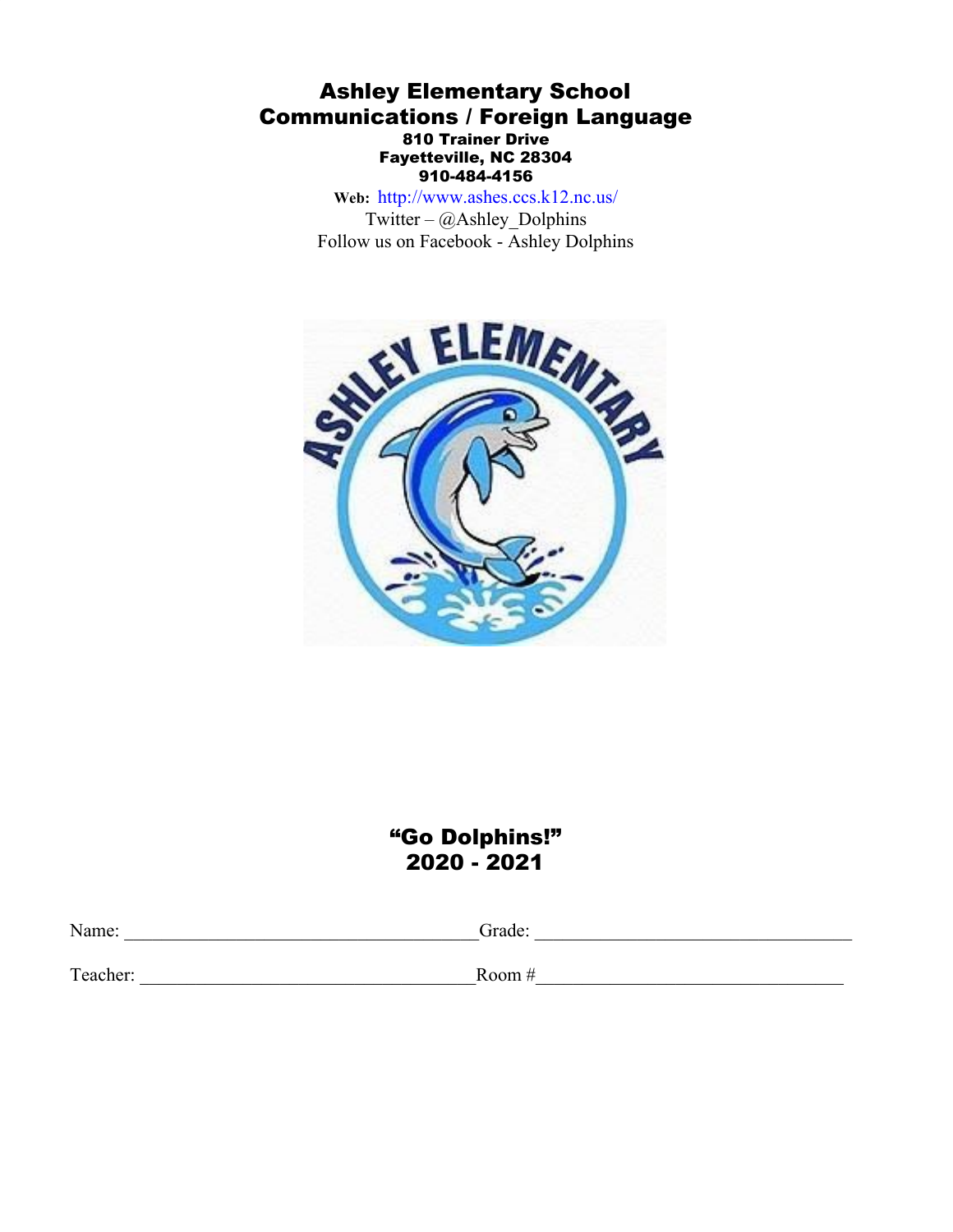| <b>STUDENT/STAFF HOLIDAYS</b>   | <b>TEACHER WORKDAYS/</b><br><b>STUDENT HOLIDAYS</b> | <b>REMOTE LEARNING</b> |
|---------------------------------|-----------------------------------------------------|------------------------|
| September 7, 2020               | October 13, 2020                                    | October 13, 2020       |
| November 11, 2020               | October 14, 2020                                    | November 3, 2020       |
| November 26-27, 2020            | November 3, 2020                                    | November 25, 2020      |
| Dec.21, $2020 - Jan.$ 1, $2021$ | November 25, 2020                                   | February 15, 2021      |
| January 18, 2021                | January 4-5, 2021                                   | March 12, 2021         |
| April 2-9, 2021                 | February 15-16, 2021                                |                        |
|                                 | March 12, 2021                                      | <b>2 HOUR EARLY</b>    |
|                                 |                                                     | <b>RELEASE</b>         |
|                                 |                                                     | December 18, 2020      |
|                                 |                                                     | May 21, 2021           |

| <b>PROGRESS REPORTS</b> | <b>END OF GRADING</b> | <b>REPORT CARDS</b> |
|-------------------------|-----------------------|---------------------|
|                         | <b>PERIOD</b>         | <b>GO HOME</b>      |
| September 14, 2020      | October 12, 2020      | October 20, 2020    |
| November 16, 2020       | December 18, 2020     | January 8, 2021     |
| February 8, 2021        | March 11, 2021        | March 18, 2021      |
| April 21, 2021          | May 21, 2021          | May 21, 2021        |

| <b>OUR DAILY SCHEDULE</b>                  | <b>SCHOOL BREAKFAST</b><br><b>AND LUNCH</b>              |
|--------------------------------------------|----------------------------------------------------------|
| $I^{st}$ Bell, 7:15 AM                     | Breakfast - Meals at No<br>Charge                        |
| Late Bell 7:45 AM                          | Lunch – Meals at No Charge                               |
| Car Riders and Walkers<br>Dismissal2:25 PM | Adult Breakfast - A la Carte<br>Adult Lunch - A la Carte |
| Bus Dismissal  2:25 PM                     | Extra or Adult Milk - \$.50                              |

Supervision will not be provided for students prior to 7:15 A.M. Please do not drop students off prior to 7:15 A.M.

# **Breakfast**

**Breakfast will be served in the classroom each morning from 7:15-7:45 AM at no charge.**

| <b>Dolphin Pledge</b> $\sim$ Ashley Elementary Mission Statement                                                                                                                                                                  | <b>OUR SCHOOL RULES AND CODE OF CONDUCT</b>                                                                                                                               |
|-----------------------------------------------------------------------------------------------------------------------------------------------------------------------------------------------------------------------------------|---------------------------------------------------------------------------------------------------------------------------------------------------------------------------|
| Today I ASPIRE<br>To be DETERMINED to meet my goals<br>Show ENTHUSIASM for learning<br>Strive for <b>EXCELLENCE</b> in all I do<br>Be DISCIPLINED to make the right choices<br>Today, I will be a SUCCESS!<br>¡Hoy sere un ekito! | <b>WE AGREE TO:</b><br><b>Show Respect</b><br>$\mathbf{1}_{\mathbf{1}_{\mathbf{1}}}$<br>2. Walk with Purpose<br>3. Invest in Your Future<br>4. Make Responsible Decisions |

At **A**shley **E**lementary **S**chool…We **A**spire for **E**xcellence and **S**uccess

Each child will receive a separate Code of Conduct as outlined by Cumberland County Schools. These are specific rules and consequences which students are expected to follow. **Please read and discuss these with your child.** Our teachers and administration believe that an atmosphere of safety and order is essential if learning is to take place. All students at our school are expected to contribute to such an atmosphere through appropriate behavior. The teacher will handle misbehavior. Fighting, kicking, inappropriate language, and behavior such as this is not allowed at Ashley Elementary. **STUDENTS CAUSING SCHOOL DISRUPTIONS WILL BE SUBJECT TO DISCIPLINARY ACTION WITHOUT EXCEPTION.** Parents/Guardians will be notified of inappropriate behavior. If, after due process, proper conduct is not established, a student may be sent home until further notice. **Administration has the authority to suspend a student from any class. Parents will be notified using the phone number in PowerSchool regarding any suspensions.**

# Parent/Guardian Signature: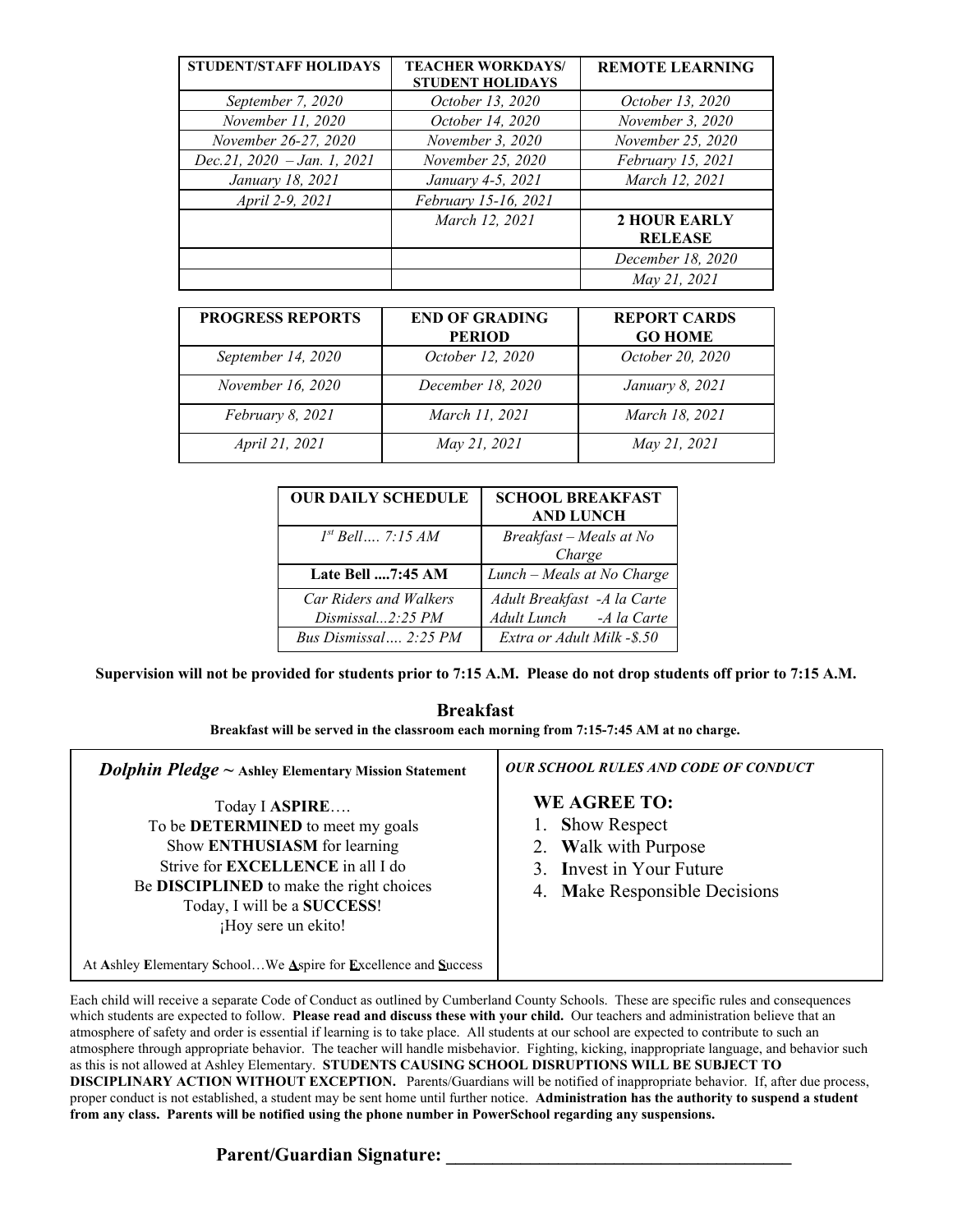# *Ashley Elementary School Principal – Tif any Fogelquist Assistant Principal – Sherrill Haley (910) 484-4156 FAX (910) 484-3175* **E-mail**: [tiffanyfogelquist@ccs.k12.nc.us](mailto:tiffanyfogelquist@ccs.k12.nc.us) **E-mail**: [sherrillhaley@ccs.k12.nc.us](mailto:sherrillhaley@ccs.k12.nc.us) **Web:** <http://www.ashes.ccs.k12.nc.us/> **Twitter:** @Ashley\_Dolphins **Facebook** - Ashley Dolphins

#### *Welcome to the 2020 - 2021 school year!*

It is important for you to know that the administration, faculty and staff of Ashley Elementary have a vision of providing the best education possible for your child(ren). Ashley Elementary School strives to provide, in collaboration with the community, an innovative and equitable education with excellence and integrity in a compassionate environment.

- A place where high quality student achievement is a self imposed expectations for students and staff.
- A place where leadership comes from many sources. Our school governance is one of collaboration and consensus and is based on the strengths of all stakeholders: students, staff, parents, and community.
- A place so exciting, that people are here by choice, because they know the future of our high-tech global society depends on constant learning.

#### **At ASHLEY ELEMENTARY…** We **A**spire for **E**xcellence and **S**uccess in all we do**!**

#### *Communications Foreign Language Choice Program*

Ashley Elementary is a school of choice program that focuses on enhancing academic growth through the enrichment of Foreign Language and Communications Instruction. Teachers integrate all subject areas of the NC Standard Course of Study with relevant themes that support the *School of Choice* initiatives. Students are encouraged to think creatively and learn in an active hands-on, problem-solving approach to the high-tech world around them. Academic rigor and differentiated instruction is provided during classroom lessons to ensure excellence, success and learning growth for all students.

Ashley Elementary School is also committed to providing opportunities for all staff members to develop effective classroom instruction aligned with digital literacy and innovative teaching practices.

#### *CHECK IN-CHECK OUT PROCEDURES*

**The adult bringing the student to school after the 7:45 am bell must come to the office to check in his or her child(ren.)** Tardy students will be given a late pass in order to be admitted to class. Our early start time is important so that we maximize the amount of daily instruction provided for our students. A **STUDENT IS NOT PERMITTED TO CHECK-IN BY HIM OR HERSELF. Five tardies constitute one absence and will keep students from receiving perfect attendance awards.**

The authorized person picking up a child prior to dismissal time must check the student out through the office, have proper identification and have name listed on check-out documentation. We strongly request that students are checked out prior to 2:00 PM. **IDENTIFICATION IS REQUIRED OF ALL CHECKOUTS.** Under no circumstances will students be released from class without following the above checkout procedures. The school will not be involved in domestic custody disputes. All legal documentation on file must be current..

#### *FLOW OF TRAFFIC*

In order to provide a safe and orderly environment, traffic patterns for parents and visitors are as follows: *Facing the school*: Faculty parking is on the left as you enter. Visitor parking/registration is also in front of the school. Buses and Daycare Vans will load and unload in the right parking lot, adjacent to Building "C". Parent pick-up is on the left side as you are facing the school. **Please, be patient in our car pick up line to ensure the safety of all children. Staff members are available to help the movement of students as well as traffic. Move slowly, at all times, through our parking lot as you enter and exit this area.**

#### *VISITORS*

Parents and community members are encouraged to visit our school as often as they wish. **For security reasons, all visitors must report to the main office for visitor identification. This includes parents with teacher appointments.**

#### *PUPIL ASSIGNMENTS*

Parents should be aware that current pupil assignments are tentative. Changes are likely to occur in the original organizational plans for the purpose of balancing classes based on actual enrollment. Parents will be notified of changes (if any) as soon as possible. Special consideration will be given to each new placement.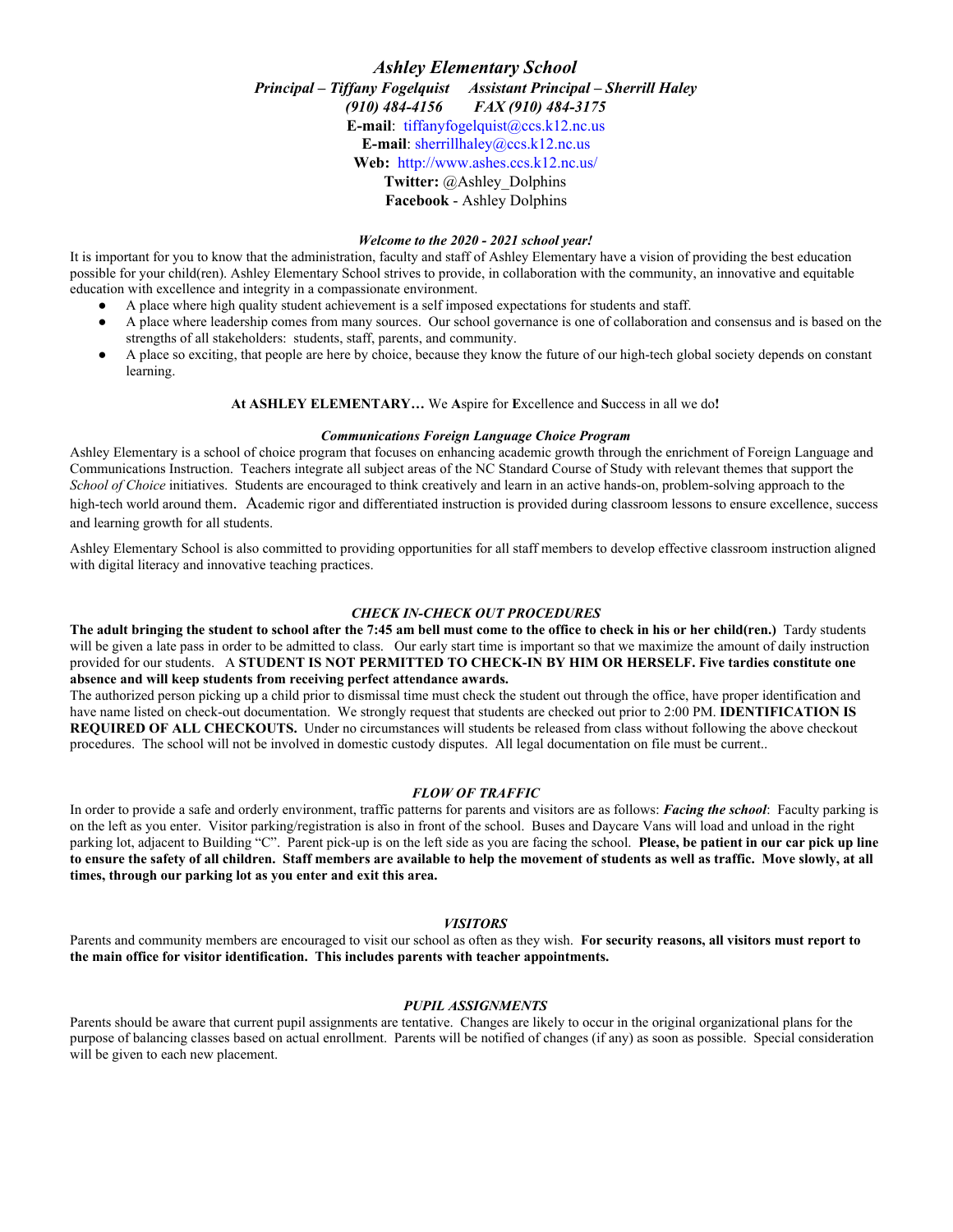#### *ABSENCES/ATTENDANCE*

**A WRITTEN/EMAIL EXCUSE STATING THE REASON FOR AN ABSENCE MUST BE BROUGHT TO SCHOOL ON THE DAY A STUDENT RETURNS. ALL EXCUSES SHOULD BE DATED AND SIGNED BY A PARENT/GUARDIAN OR PHYSICIAN**. This information is needed to properly code your child's absence. When these procedures are not carried out, we are put in a position of arbitrarily coding an absence as being unlawful. **Absences such as vacations or leave periods are considered unlawful absences**. **EDUCATIONAL TRIPS MUST HAVE PRIOR APPROVAL BY THE PRINCIPAL.** Please secure approval forms from the office. When it is necessary for a student to miss more than one day due to illness, etc., please call the school and advise. Contact by the school does not eliminate the need for a written note. Attendance is important in the elementary school and has a great effect on student achievement. Parents will be notified of **excessive tardies/absences** in an attempt to assist in making sure all students are getting an equal opportunity to learn.

- PLEASE ASSIST US IN MAKING SURE YOUR CHILD IS PRESENT AND ON TIME EACH DAY.
- **PLEASE NOTIFY THE OFFICE IMMEDIATELY IF YOU CHANGE YOUR ADDRESS OR TELEPHONE NUMBER**.

## *STUDENT LAPTOPS AND SCHOOL ISSUED DEVICES*

Each student will be assigned a computer to use for the year. Computers will be kept at school at all times. It is their responsibility to take care of and use the computer appropriately. The following guidelines have been put in place to ensure that our computers are used appropriately and students retain the privilege of use throughout the year:

- No food or drink will be near the computer on my desk.
- I will keep my computer on my desktop when I am using it.
- If I am not using it, I will make sure that I am logged/signed out of it.
- I will not allow others to use my computer.
- I will hold my computer with two hands when moving from classroom to classroom.
- I am responsible for all damages to my computer.
- I am responsible for all content opened on my computer.
- I am responsible for all chat messages, email and Google classroom comments made on my computer.
- I will follow my classroom computer checkout system.

#### *HOMEWORK*

**Students at this age continually need the support of their parents in ensuring that homework is completed to promote success.** Our homework policy is designed to reinforce skills, **not serve as busy work**. Appropriate amounts and time spent on homework per grade level are aligned with individual student needs. **We are providing each student with a homework agenda; it is imperative that guardians review nightly and sign. Please use this as a two-way communication strategy to keep parents and teachers informed about homework and other school matters.**

#### *SEARCH POLICY*

School officials have the authority to conduct reasonable searches and seizures in accordance with Cumberland County Board of Education Policy 4342 – Student Searches. The purpose is to maintain a safe, orderly environment and upholding the standards of conduct established by the Board. A "school official" is a school administrator or a school resource officer acting in conjunction with and under the direction of the school administrator. A search of a student is lawful if there are reasonable grounds for suspecting that the search will turn up evidence that the student has violated or is violating a specific law or school rule. If reasonable suspicion exists as outlined above, searches may be conducted of a student's person, personal effects, including purses, book bags, outer clothing, wireless communication devices, and motor vehicles subject to the requirements of the policy. Strip searches are strictly prohibited. Periodic general (suspicionless) inspections of desks, lockers and other school-owned equipment may be conducted by school officials for maintenance or health/sanitation reasons.

**Policy 4342 may be viewed at the CCS website, www.ccs.k12.nc.us**

#### *PARENT/TEACHER CONFERENCES*

Required Parent/Teacher conferences are scheduled each year; however, you are encouraged to seek additional conferences with your child's teacher at any time during the school year. Contact your child's teacher for an appointment. It is important for students to be aware that teachers and parents communicate at all times. **Nothing has a greater impact on student progress than parents and teachers working together**. If your schedule does not permit regular conferences in person, LET US KNOW. We will be glad to make other arrangements. After all, nothing is more important than your child.

#### *PARENTS RIGHT TO KNOW*

As required by the Elementary and Secondary Education Act (ESEA), Title I Part A. Information is available at our school to include but is not limited to the following:

- The School Improvement Plan
- Qualifications of your child's teacher and/or teacher assistant
- Professional development opportunities for teachers and assistants to ensure highly qualified personnel
- Opportunities for parent involvement and input
- The district improvement plan
- The district parent involvement policy
- The district report card and the school report card

Please contact our school and we will be glad to provide you with this information upon request.